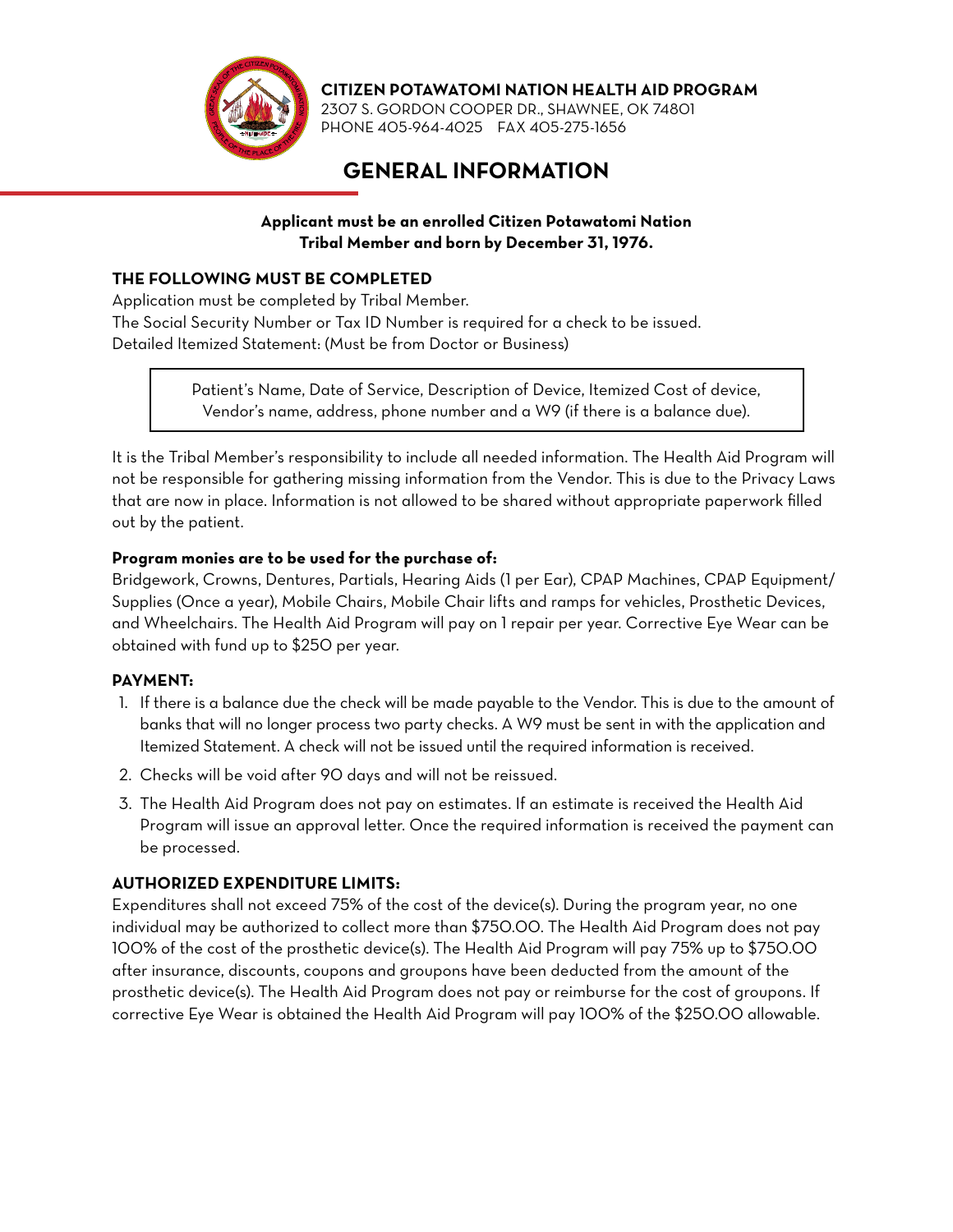### **AUTHORIZED EXPENDITURE LIMITS CONTINUED:**

If the Tribal Member has insurance the Health Aid Program will pay on the Patient's Responsibility for the device(s) applied for. The Health Aid Program will not pay without a copy of the Explanation of Benefits or Itemized Statement showing what insurance paid on each listed item. This can not be an estimate. If there is not a Patient Responsibility amount listed it will be assumed the Tribal Member's responsibility is \$0.00. **The program year is January through December. Applications are considered in the year they are received, not by the date of service.**

#### **APPROVAL:**

Completed applications will be individually and collectively reviewed on a weekly basis. Applications will not be considered if information is lacking.

The following criteria must be met to be eligible:

- 1. Tribal Membership Requirements- must be enrolled with the Citizen Potawatomi Nation and born by December 31, 1976.
- 2. Need for Device Must Exist- must be prescribed by a licensed health professional.

#### 3. **Applications received after the last working day in December will be considered the following year.**

#### **DENIALS:**

- 1. Any itemized statements with a date of service over a year old will not be considered.
- 2. Applicant does not meet membership requirements.
- 3. Applicant has reached maximum amount of \$750.00 for the year running January through December.
- 4. The Health Aid Program will not pay for examinations, contact fitting fees, procedures, x-rays, routine dental work, surgery, extractions, medication, orthodontics, root canals, crown buildup &/or pins, bone grafting, warranties, catheters, blood pressure machines, weight scales, tens unit, lens replacement (due to cataract surgery), hip or knee replacements, remodeling due to handicap accessibility (wheelchair ramps, handicap bathrooms, etc.), shipping, processing fees or taxes.